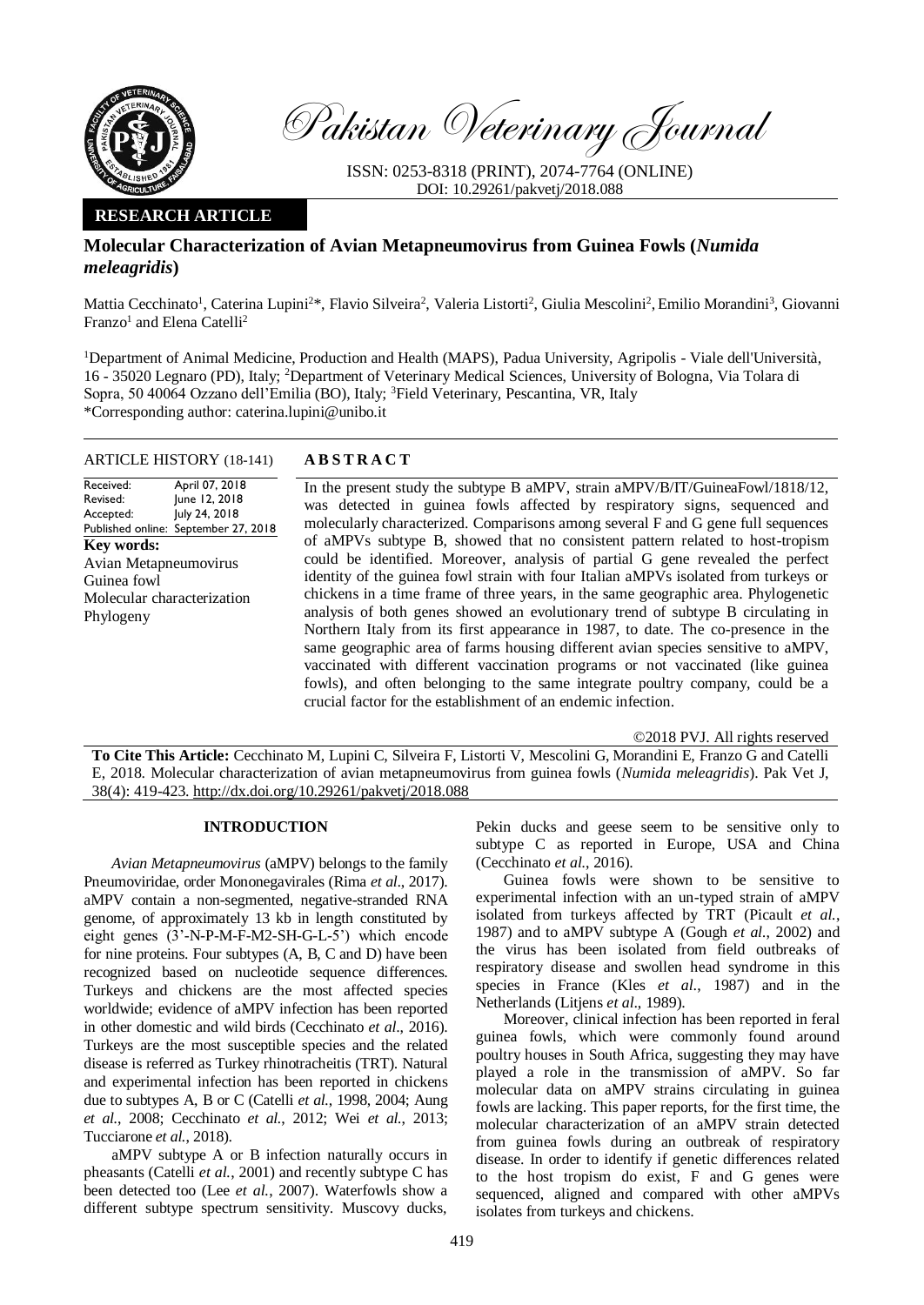#### **MATERIALS AND METHODS**

**Farm:** Rhino-pharyngeal swabs were collected during an outbreak of respiratory disease occurred in a farm of approximately 20,000 guinea fowls, situated in a densely populated poultry area of Northern Italy (Veneto Region) and belonging to an integrated poultry company. The farm was constituted of two flocks.

Sneezing, nasal exudates, conjunctivitis and ocular discharge were observed from 70 days of age. Some birds showed oedematous periocular swelling (Fig. 1). Feed intake was reduced. Birds were treated with Colistin for 4 days. Mortality did not exceed 1%. Birds were only vaccinated for Newcastle disease (B1 strain), by spray at day-old and 22 days of age.



Fig. 1: Swollening of periorbital tissues in a guinea fowl from the flock affected by aMPV infection.

**Sampling**: Because of the high infectivity of aMPV in poultry, the expected prevalence was set at 30%. In each flock the population of birds was  $\geq 3500$ , so 10 samples/flock were collected to be 95% certain of detecting the infection (Canon and Roe, 1982). The swabs were air-dried for approximately 30 minutes and thereafter kept at room temperature prior to be processed in pools of 10, according to the sampled flock.

**Subtype specific qRT- PCR for aMPV:** A subtype specific qRT-PCR based on SH gene sequence, able to differentiate A and B subtypes, was used to detect and type aMPV from dry swabs. RNA was extracted from the pools using the QIAamp® Viral RNA Mini Kit (QIAGEN S.r.l., Milan, Italy) according to the manufacturer's instructions and qRT-PCR was performed using the method described by Cecchinato *et al*. (2013b).

**Sequencing of aMPV F and G genes:** In order to sequence the entire F and G protein genes of the detected strain (aMPV/B/IT/GuineaFowl/1818/12), the protocol described by Cecchinato *et al*. (2010) was used. Amplified DNA products were purified using the Wizard® SV Gel and PCR Clean-Up System (Promega Italia S.R.L., Milan, Italy). Sequencing was performed at Macrogen (Amsterdam, the Netherland).

**Phylogenetic analysis**: Nucleotide sequences were edited and assembled using Bioedit software and aligned against analogous gene sequences of aMPV subtype B isolated in Italy or published on GenBank, using Clustal W. Independent phylogentic trees were reconstructed for the complete F and G gene using the Maximum likelihood (ML) approach implemented in PhyML (Guindon *et al.*, 2010). The best substitution model was selected based on the Akaike information criteria (AIC), calculated using JmodelTest (Darriba *et al.*, 2012). The best tree search method included the combination of two branch swapping algorithms: nearest neighbor interchange (NNI) and subtree pruning and regrafting (SPR). The branch support was evaluated using 1000 bootstrap replicates. Raw genetic distances among sequence pairs and the related heatmaps were calculated using the *ape* (Paradis *et al.,*  2013) and *phytools* (Revell, 2012) R libraries, respectively.

To benefit of a higher sequences number, a phylogenetic tree was also reconstructed based on a partial G gene alignment using the previously described approach and a slightly modified version of the sequence dataset (Tucciarone *et al.*, 2017).

## **RESULTS**

The aMPV subtype B was detected from both bird flocks. The sample that showed the lower cp by qRT-PCR was named aMPV/B/IT/GuineaFowl/1818/12 and was selected for attempting the molecular characterization of the complete F and G genes. The nucleotide sequences obtained were deposited in GenBank with the following accession numbers: KC542808 (F gene) and KC960435 (G gene).

The phylogenetic trees based on complete nucleotide or amino acid sequences of F and G genes showed a similar topology, characterized by the presence of one main cluster comprising all Italian strains isolated after 2001, including the aMPV detected from guinea fowl (aMPV/B/IT/GuineaFowl/1818/12) (Fig. 2).

In the G gene, strain IT/GuineaFowl/1818/12 showed the highest homology with the Italian strain IT/Ty/2009/13 (99.8% of homology). A lower homology, ranging from 98.1 to 99.7% was observed with other Italian strains isolated after 2001 (Table 1). Italian strains detected before 2001 were genetically more distant (homology  $\leq 97.6\%$ ). Similar results were obtained comparing F genes sequences (Table 1). The comparison of the guinea fowl strain with the other Italian aMPVs demonstrated a decrease in genetic identity, which correlates to the strain isolation year. A higher distance was observed with viruses isolated in Russia (93.4-97.3% of homology), Ukraine (94.3%) and Israel (95.6%).

Comparison of partial G gene was moreover performed, due to the availability of larger number of sequences. Results showed the perfect identity of the guinea fowl strain with four Italian aMPVs isolated from turkeys (strain IT/Ty/2009/13) or chickens (strains IT/Ck/569-03/2015, IT/Ck/575-03/2015 and IT/Ck/575- 04/2015) in a time frame of three years, in the same geographic area (Fig. 3). These strains were part of a cluster including other Italian viruses (from 2001-2013) and aMPVs detected in Spain and Greece in 2016 (Fig. 3).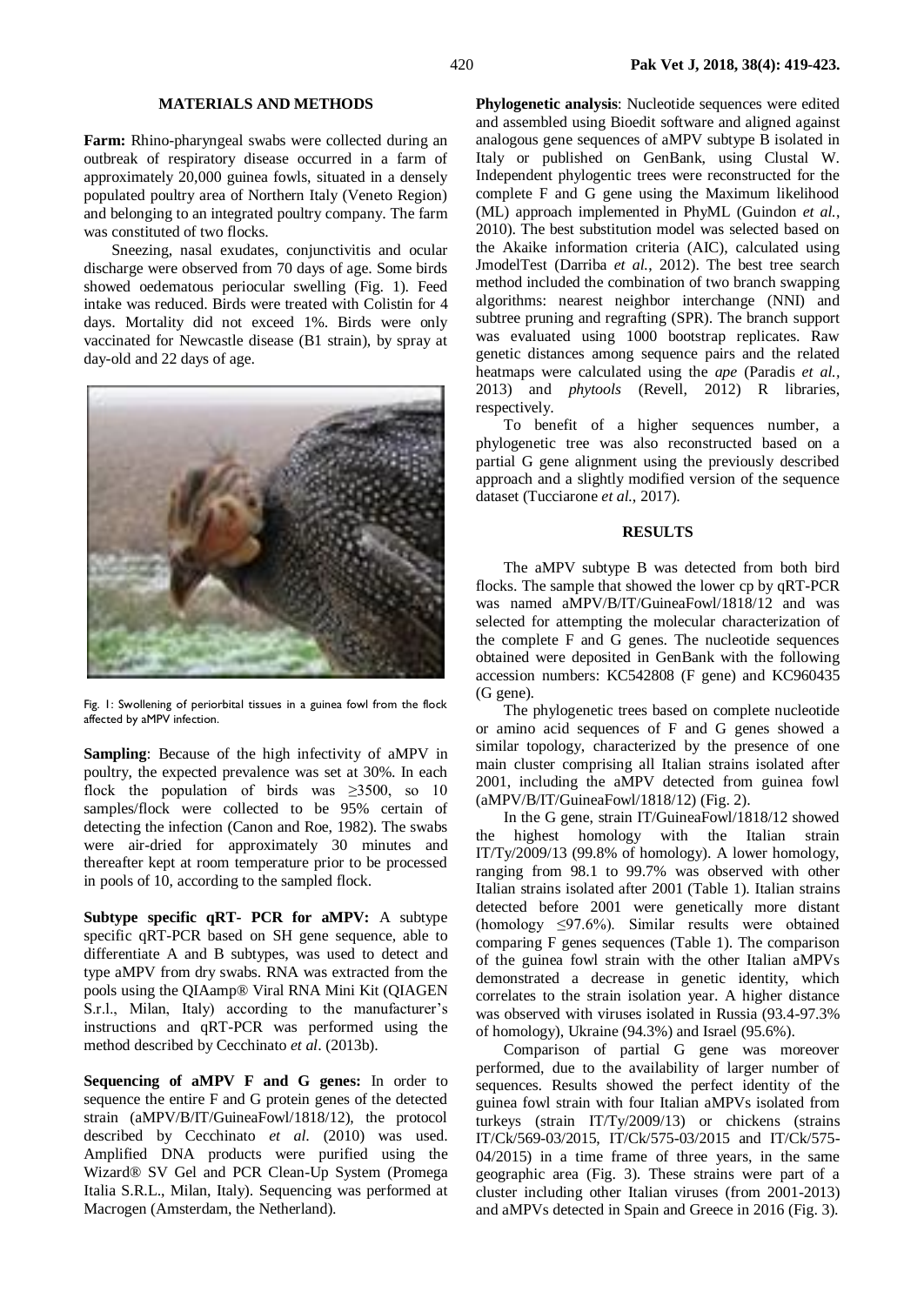

Fig. 2. Phylogenetic tree based on the alignment of complete G gene nucleotide sequences of subtype B AMPVs, constructed using the maximum likelihood method implemented in the PhyML software. A yellow box highlights a main cluster comprising all Italian strains isolated after 2001, including the aMPV detected from guinea fowl (red font).

**Table 1:** Percentage of nucleotide (nt) and amino acid (AA) homology between G and F gene sequences of the strain aMPV/B/IT/GuineaFowl/ 1818/12 and aMPV subtype B Italian strains isolated from 1987 to 2015

| Strain                  | Year of<br>detection | Homology (%) |           |           |      |
|-------------------------|----------------------|--------------|-----------|-----------|------|
|                         |                      | G gene       |           | F gene    |      |
|                         |                      | nt           | AA        | nt        | AA   |
| aMPV/B/IT/Ty/Vr240/87   | 1987                 | 97.6         | 95.3      | 97.5      | 98.5 |
| lt2119                  | NA                   | 97.6         | 95.3      | <b>NA</b> | NA   |
| Italy 16/91             | 1991                 | 97.4         | 95.3      | 97.4      | 98.8 |
| aMPV/B/IT/Ty/2a/01      | 2001                 | 98.7         | 97.4      | 98.7      | 99.0 |
| aMPV/B/IT/Ck/33a/02     | 2002                 | 98.7         | 97.4      | 98.6      | 98.8 |
| aMPV/B/IT/Ck/34a/02     | 2002                 | 98.8         | 97.6      | 98.5      | 98.7 |
| aMPV/B/IT/Ty/129-18/04  | 2004                 | 98.4         | 97.4      | 98.5      | 98.7 |
| aMPV/B/IT/Ty/205-16/04  | 2004                 | 98.5         | 97.I      | 98.5      | 98.8 |
| aMPV/B/IT/Ty/1348-01/07 | 2007                 | 98.4         | 97.4      | NA        | NA   |
| aMPV/B/IT/Ty/53/09      | 2009                 | 98.5         | 97.9      | 99.2      | 99.4 |
| aMPV/B/IT/Ty/1077-02/09 | 2009                 | 98.I         | 97.6      | 99.2      | 99.4 |
| aMPV/B/IT/Ty/1213/10    | 2010                 | 99.3         | 98.9      | <b>NA</b> | NA   |
| aMPV/B/IT/Ty/531/10     | 2010                 | 99.7         | 99.4      | 99.5      | 99.6 |
| aMPV/B/IT/Ty/532-01/10  | 2010                 | 99.4         | 99.2      | 99.5      | 99.6 |
| aMPV/B/IT/Ty/1997/12    | 2012                 | 99.2         | 98.4      | 99.5      | 99.4 |
| aMPV/B/IT/Ty/2009/13    | 2009                 | 99.8         | 99.7      | 99.6      | 99.4 |
| aMPV/B/IT/Ck/164/13     | 2013                 | 98.6         | 97.4      | 99.3      | 99.0 |
| aMPV/B/IT/Ck/570-02/15  | 2015                 | 99.4         | 98.9      | 99.5      | 99.4 |
| IT/Ck/2060/13           | 2013                 | NA.          | <b>NA</b> | 99.2      | 99.4 |
| Italy.182.88            | <b>NA</b>            | NA           | <b>NA</b> | 97.2      | 98.3 |
| IT/Ty/132-08/04         | 2004                 | NA           | NA.       | 97.7      | 98.5 |
| IT/Ty/129-08/04         | 2004                 | NA           | NA        | 97.7      | 98.5 |

NA=Not available.

### **DISCUSSION**

In the present study a subtype B aMPV strain (aMPV/B/IT/GuineaFowl/1818/12) detected in guinea fowls affected by respiratory signs was sequenced and molecularly characterized. To our knowledge, this is the first time that sequences of an aMPV from guinea fowls are made available to the scientific community and compared with strains originating from different species.

F and G genes of the analysed strain were 1,617bp or 1,242 bp in length, respectively, as reported for aMPVs of subtype B isolated from turkey and chickens (Cecchinato *et al.*, 2010). Comparisons among several F and G gene full sequences of aMPVs subtype B, showed that while numerous individual sequence differences between viruses isolated in different avian species are present, no consistent pattern related to host-tropism could be identified. In particular, the guinea fowl aMPV strain showed high homology with aMPVs subtype B isolated from turkeys or chickens in the specific geographic area, indicating that the strains do not possess peculiar differences linked to the species of origin since a substantial identity among aMPV sequences detected in the same period from broiler, turkeys and guinea fowls. Therefore, it is likely that similar strains are circulating in more than a single target species. Moreover, phylogenetic analysis of both genes shows an evolutionary trend of subtype B circulating in Northern Italy from its first appearance in 1987 to 2015 (to which date back our latest sequences), as previously reported (Cecchinato *et al.*, 2010, Tucciarone *et al.*, 2018). It is likely that the Italian aMPVs subtype B are accumulating progressive mutations from a common progenitor, potentially because of vaccine induced immune pressure (Catelli *et al.*, 2010). Furthermore, the co-presence in the same geographic area of farms housing different avian species sensitive to aMPV, vaccinated with different vaccination programs or not vaccinated (like guinea fowls), and often belonging to the same integrate poultry company, could be a crucial factor for the establishment of an endemic infection (Cecchinato *et al*., 2013a), reversion to virulence of vaccines and environmental spread of vaccine-derived strains (Catelli *et al.*, 2006; Brown *et al.*, 2011; Lupini *et al.*, 2011; Cecchinato *et al.*, 2014; Listorti *et al.*, 2014).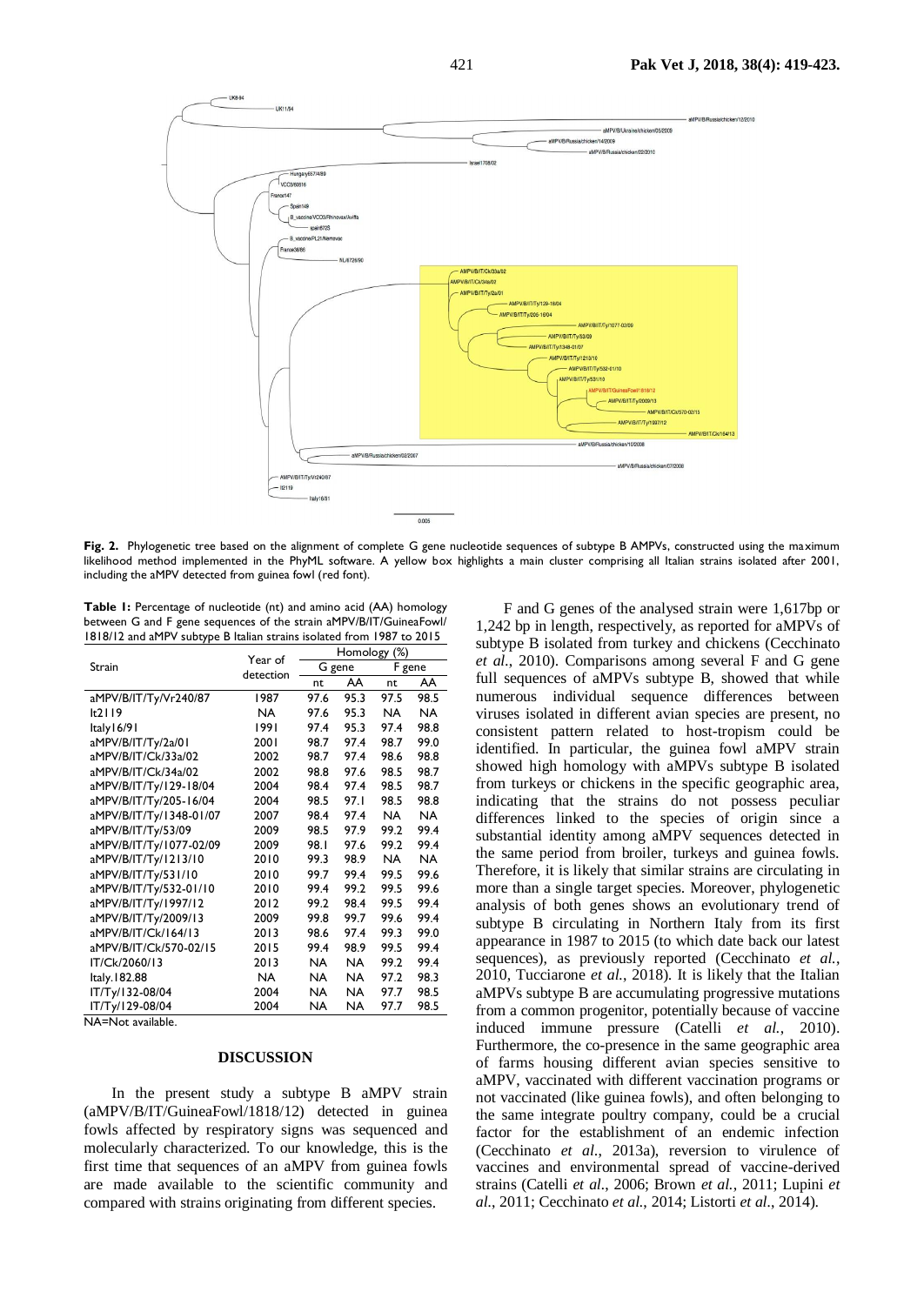

Fig. 3: Phylogenetic tree based on the alignment of partial G gene nucleotide sequences of subtype B AMPVs, constructed using the maximum likelihood method implemented in the PhyML software. A yellow box highlights a main cluster comprising Italian strains isolated after 2001, including the aMPV detected from guinea fowl (red font), Greeks and Spanish strains detected in 2016.